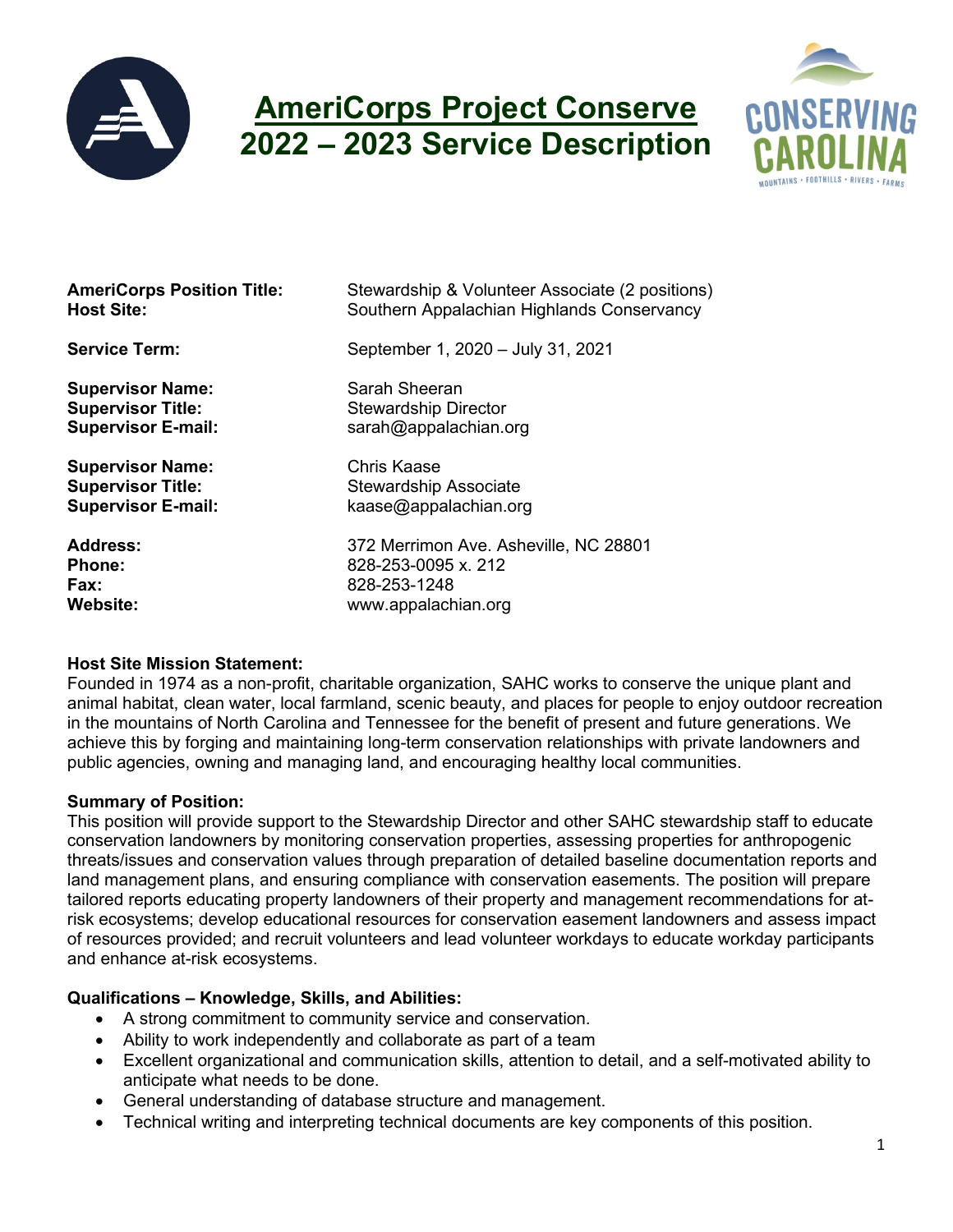- Pertinent knowledge and/or experience (personal or professional) in non-profit organizations, natural resource management, ecology, GIS mapping, geography, environmental or natural sciences.
- Strong communication skills.
- Experience in the basics of GIS mapping software and Microsoft Office suite.
- Willingness to work in the office and in the field in sometimes adverse conditions and potentially steep terrain.
- Enthusiasm, creativity, self-motivation, honesty and flexibility.
- Dedicated to Equity, Diversity, Inclusion (EDI) through past job experience, personal activism, or any other pertinent experience.
- Eligible applicants must be at least 18 years of age, be a citizen, national, or lawful permanent resident alien of the United States, and consent to a criminal history check.

## **Preferred Service Hours / Weekly Schedule:**

40 hours/week, Monday - Friday, typically 9 - 5 PM (daily schedule may vary). One and possibly two weekend retreats with board and staff, depending on COVID restrictions. There may be opportunities (if desired) to volunteer on weekends to participate in guided hikes, habitat management workdays and other activities that take place on SAHC's protected properties.

# **Position Responsibilities and Duties**

## **Conservation Education:** 80%

- Directly Educate conservation easement landowners on a regular basis, providing landowners with environmentally-conscious practices tailored for their individual property:
- SAHC holds/is responsible for stewarding over 181conservation easement properties, totaling over 43,000 acres. Each Stewardship & Volunteer Associate (2 positions) will visit over 50 of these properties per year, assessing each property's forest, water quality, and conservation health.
- During property visits, AmeriCorps members engage in one-on-one conversations with landowners about management goals for their conservation easement.
- When requested, prepare educational materials for the landowner on details of their property and best environmentally-conscious practices to improve their land, such as exotic-invasive species removal, water quality protection measures, wildlife habitat improvements, etc.
- Complete baseline documentation field work and reports for new properties going into conservation. These informative and educational reports given to landowners thoroughly document a conservation property and include natural community inventories, species inventories, and documentation of manmade features using text, photos, and detailed mapping.
- Prepare blog posts/social media content and electronic newsletter articles targeted to our membership and general conservation easement landowner audience describing environmentallyconscious practices and other conservation related resources. (These articles will share, for example, the latest habitat improvement activities, effective trail design techniques, etc., helping landowners reach their goal of being good stewards to their property.)
- Where applicable, give presentations about Southern Appalachian at-risk ecosystems, emerging management issues, best resource management practices or other relevant material to civic, school and other community groups.

# **Volunteer Engagement:** 10%

- Assist with recruiting and managing volunteers for SAHC in general and stewardship activities in particular.
- Recruit volunteers from a wide population base including local schools, colleges, civic groups, senior centers, and faith-based communities - and via a variety of methods such as tabling at SAHC events, stewardship newsletter, blog posts.